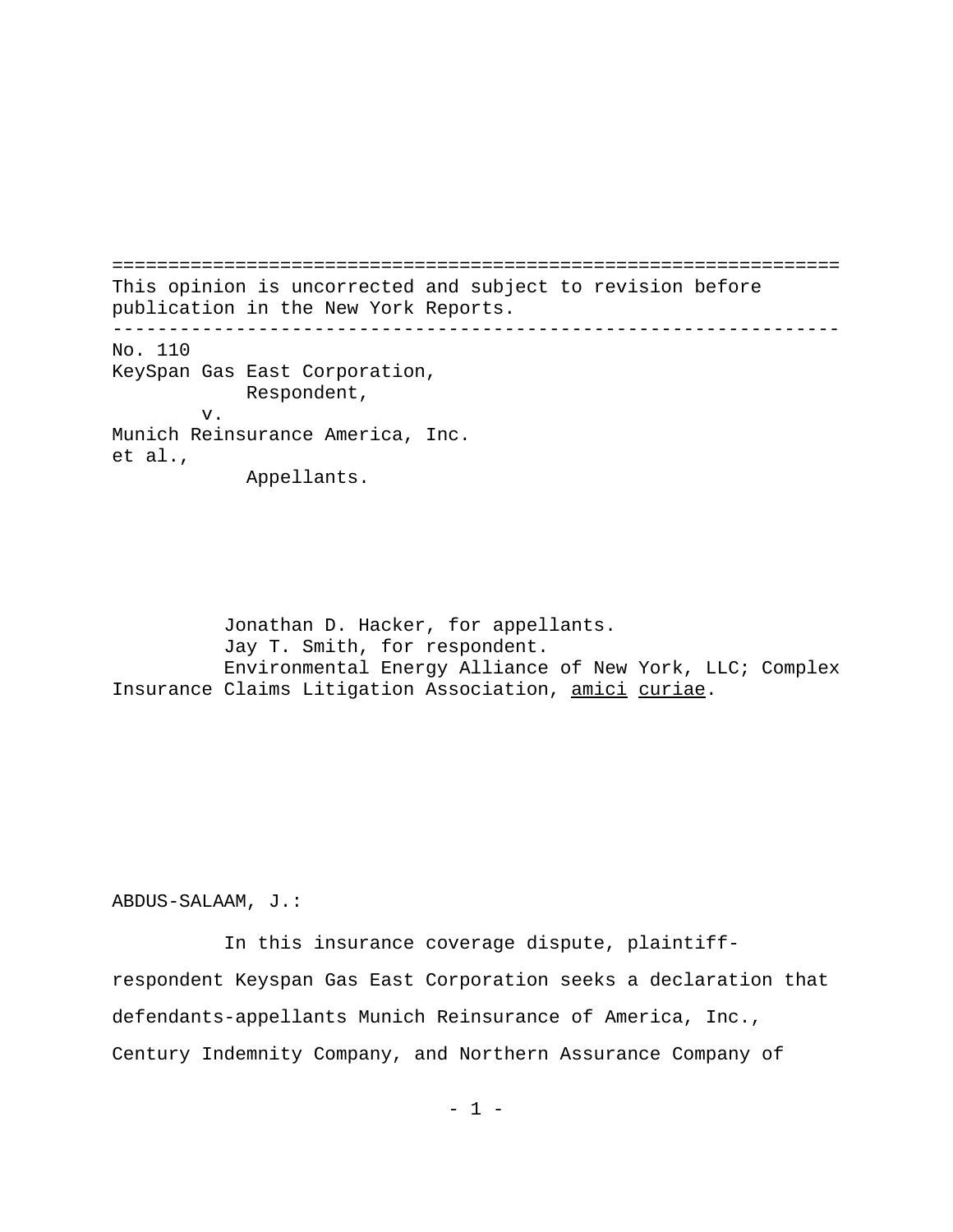America have a duty to defend and indemnify Keyspan for liabilities associated with the investigation and remediation of environmental damage at manufactured gas plant (MGP) sites formerly owned or operated by plaintiff Long Island Lighting Company (LILCO). Defendants issued excess insurance policies to LILCO that required, as a threshold condition for coverage, LILCO to provide prompt notice of any occurrence that potentially implicated defendants' duty of indemnification.

In October and November 1994, LILCO notified defendants by letter about "environmental concern[s]" at retired MGP sites in Bay Shore and Hempstead, the only sites relevant to this appeal. LILCO stated that, although no regulatory agencies had commenced a lawsuit or formal investigation, LILCO expected agency action would be "forthcoming" and that the extent of its potential liability "if any" could not yet be determined. LILCO also notified defendants that a neighboring property owner had brought a property damage claim against the company for environmental contamination allegedly caused by the Bay Shore MGP. LILCO asked defendants to "acknowledge [their] duty to indemnify [LILCO] for any damages that it may incur within [the] policy limits."

Over the following year, defendants sent letters to LILCO in which they generally reserved all rights and coverage defenses, including the defense of late notice. Defendants also requested additional information about the MGPs and, noting that

 $- 2 -$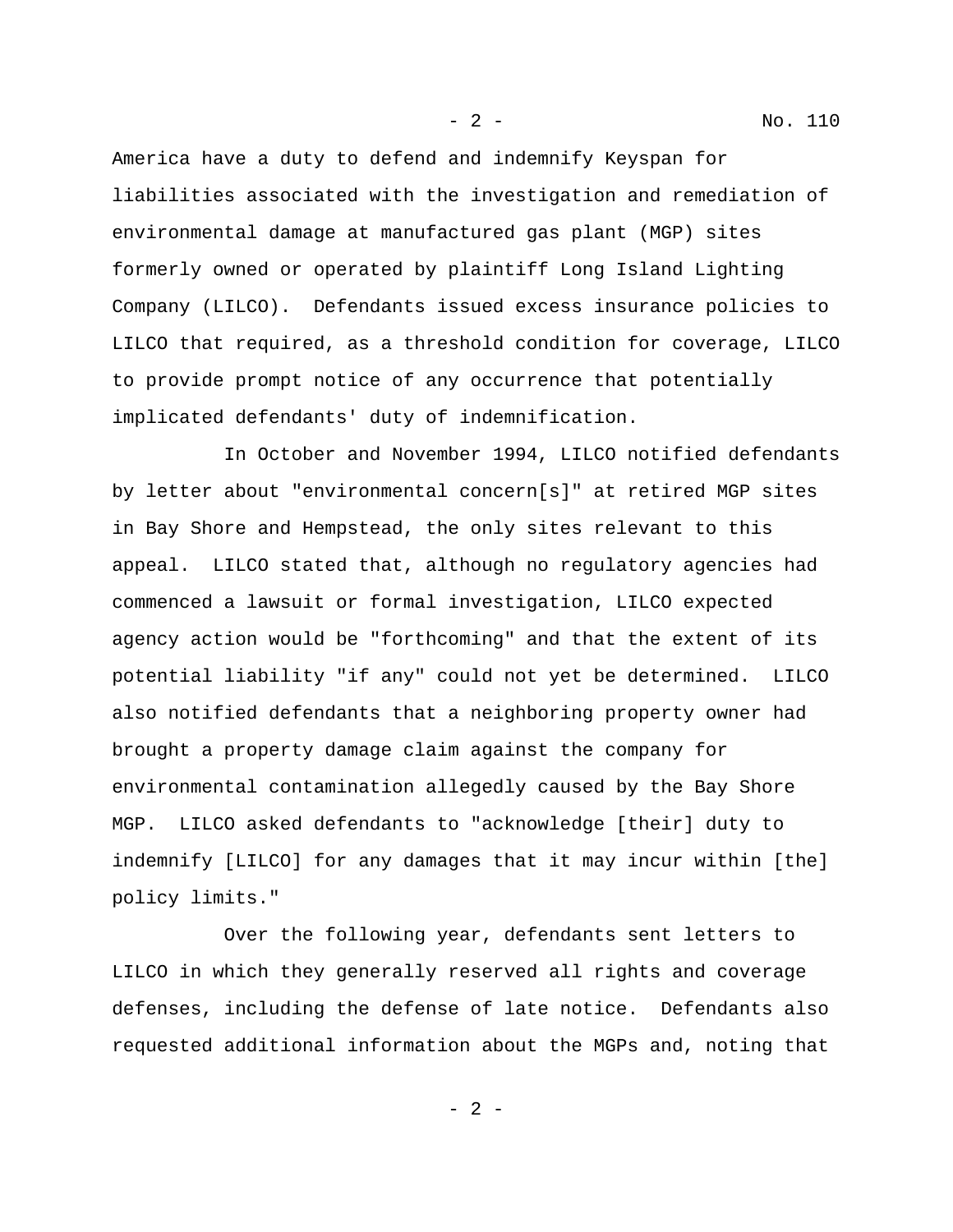LILCO was self-insured at the primary level, sought documentation indicating that LILCO's coverage under the excess policies had been reached.

Between February 1995 and January 1996, LILCO provided supplemental disclosures to defendants about, among other things, LILCO's investigation of environmental damage at the MGP sites and its dealings with various regulatory agencies over the past 15 years. LILCO also notified defendants when, in August 1995, the New York State Department of Environmental Conservation (DEC) served a formal demand requesting that LILCO conduct site investigations and, if necessary, remediate the Bay Shore and Hempstead MGP sites. $^{\rm 1}$  Defendants did not respond to these disclosures.

LILCO thereafter commenced this declaratory judgment action in September 1997. In their answers, defendants asserted late notice as an affirmative defense warranting denial of coverage. Defendants later moved for summary judgment based on late notice. After protracted procedural history not relevant to this appeal, Supreme Court granted summary judgment on the Bay Shore site and entered a declaration that defendants have no duty to defend or indemnify LILCO regarding those environmental damage claims, but denied summary judgment on the Hempstead site and five other MGP sites (see Long Island Lighting Co. v Allianz

 $^1$  LILCO eventually entered into an administrative consent order with the DEC, and no regulatory agencies commenced an enforcement action.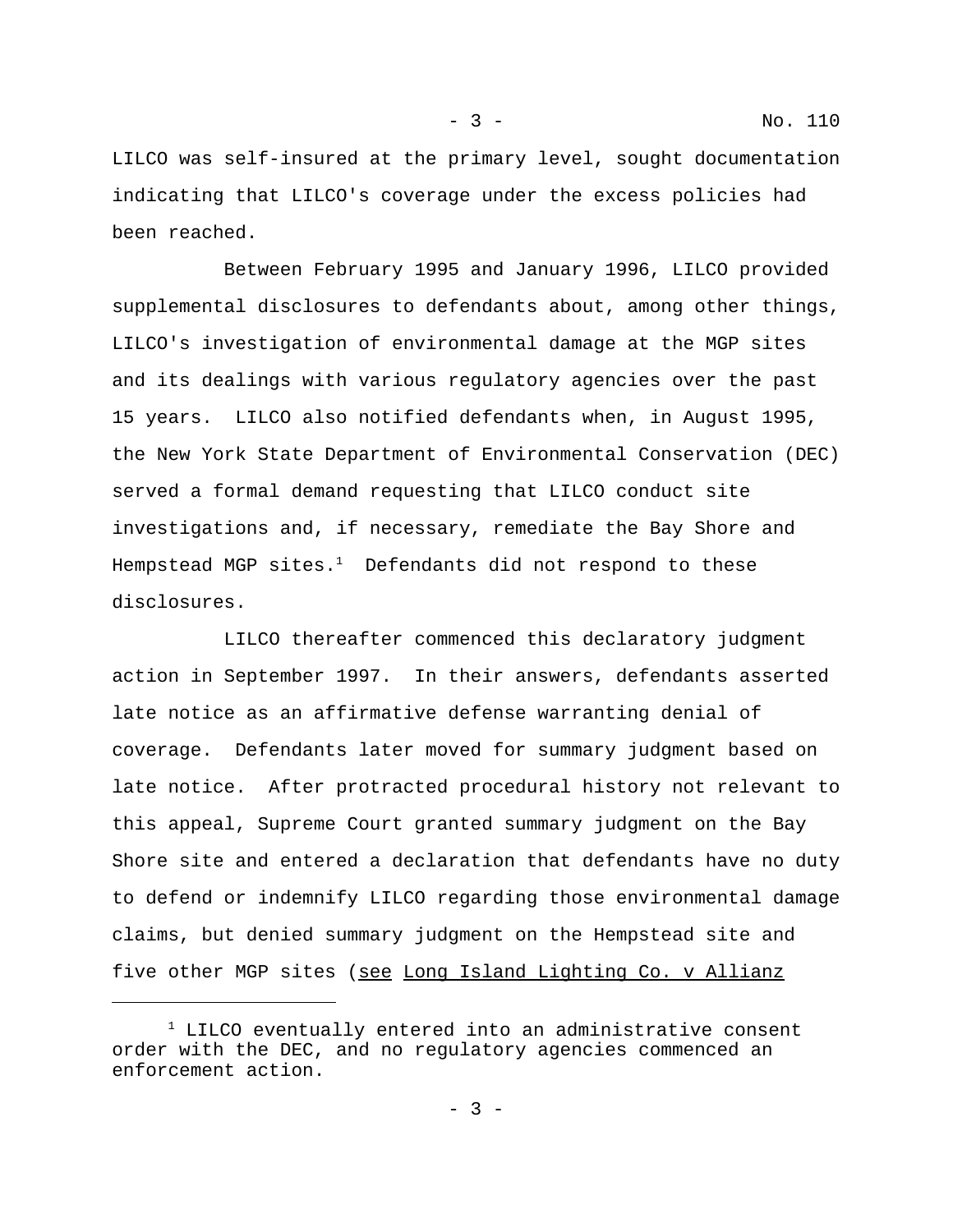- 4 - No. 110

Underwriters Ins. Co, 2012 NY Slip Op 30258 [U] [Sup Ct, NY County 2012]). The court held that, with the exception of the Bay Shore site, the reasonableness of LILCO's delay in notifying defendants of environmental occurrences at its MGP sites presented a question of fact for the jury (see id.). The court also rejected LILCO's claim that defendants waived their latenotice defense by failing to disclaim coverage prior to interposing their answers ( $\underline{\text{see id.}}$ ). Defendants appealed from the Supreme Court order only to the extent it denied summary judgment as to the Hempstead site. Keyspan, having been assigned the right to pursue LILCO's claims and added as a new party plaintiff, cross-appealed from the order to the extent it granted summary judgment as to the Bay Shore site.

The Appellate Division modified the Supreme Court order by denying summary judgment on the Bay Shore site and vacating the declaration, and otherwise affirmed (see Long Island Lighting Co. v Allianz Underwriters Ins. Co, 104 AD3d 581 [1st Dept 2013]). The court held that LILCO failed, as a matter of law, to provide timely notice under the policies of environmental contamination at both the Bay Shore and Hempstead MGP sites (see id.). The court nevertheless declined to award summary judgment to defendants "because issues of fact remain as to whether defendants waived their right to disclaim coverage based on late notice" by "fail[ing] to timely issue a disclaimer"  $(\underline{id.})$ . Although defendants specifically reserved their rights to assert

 $-4 -$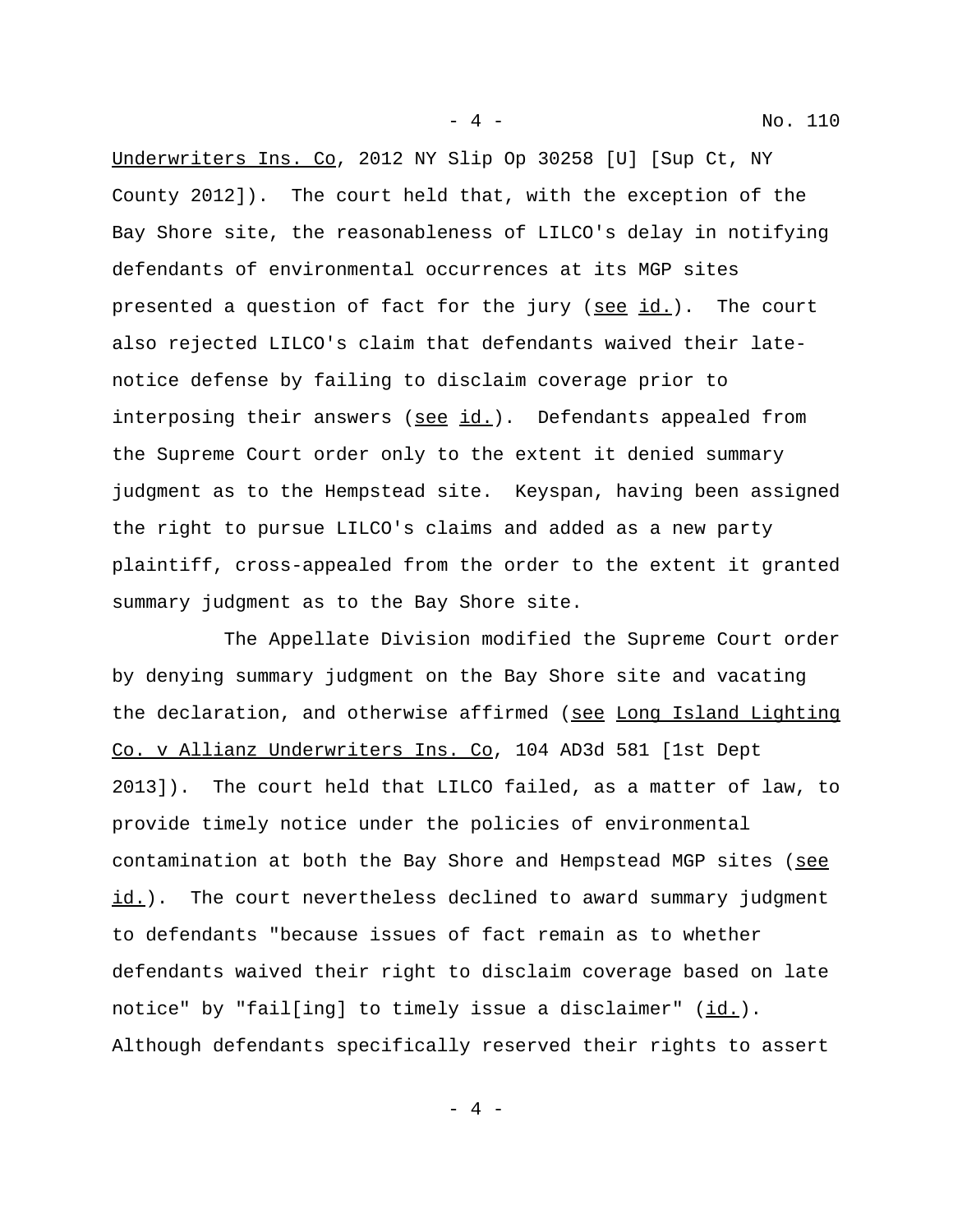a late-notice defense, the court determined that a jury should consider whether, based on the supplemental information provided by LILCO, defendants "possessed sufficient knowledge to require that they meet the obligation to issue a written notice of disclaimer on the ground of late notice as soon as reasonably possible after first learning of the accident or of grounds for disclaimer of liability" ( $id$ , at 581-582). Accordingly, the court held that triable issues of fact exist whether defendants waived their late-notice defense (id. at 582). The Appellate Division granted defendants leave to appeal, certifying to us the question of whether its order was properly made.

Defendants argue that the Appellate Division wrongly applied the strict timeliness standard from Insurance Law § 3420 (d) (2) in considering whether defendants waived their right to disclaim coverage of LILCO's environmental damage claims. Although the Appellate Division did not cite section 3420 (d) (2) in its decision, the court essentially recited the statute's disclaimer requirement when it stated that defendants had an "obligation" to disclaim coverage based on late notice "as soon as reasonably possible after first learning of the . . . grounds for disclaimer" (104 AD3d at 582). We agree with defendants that this was error.

Insurance Law § 3420 (d) (2) provides:

"If under a liability policy issued or delivered in this state, an insurer shall disclaim liability or deny coverage for death or bodily injury arising out of a motor

 $-5 -$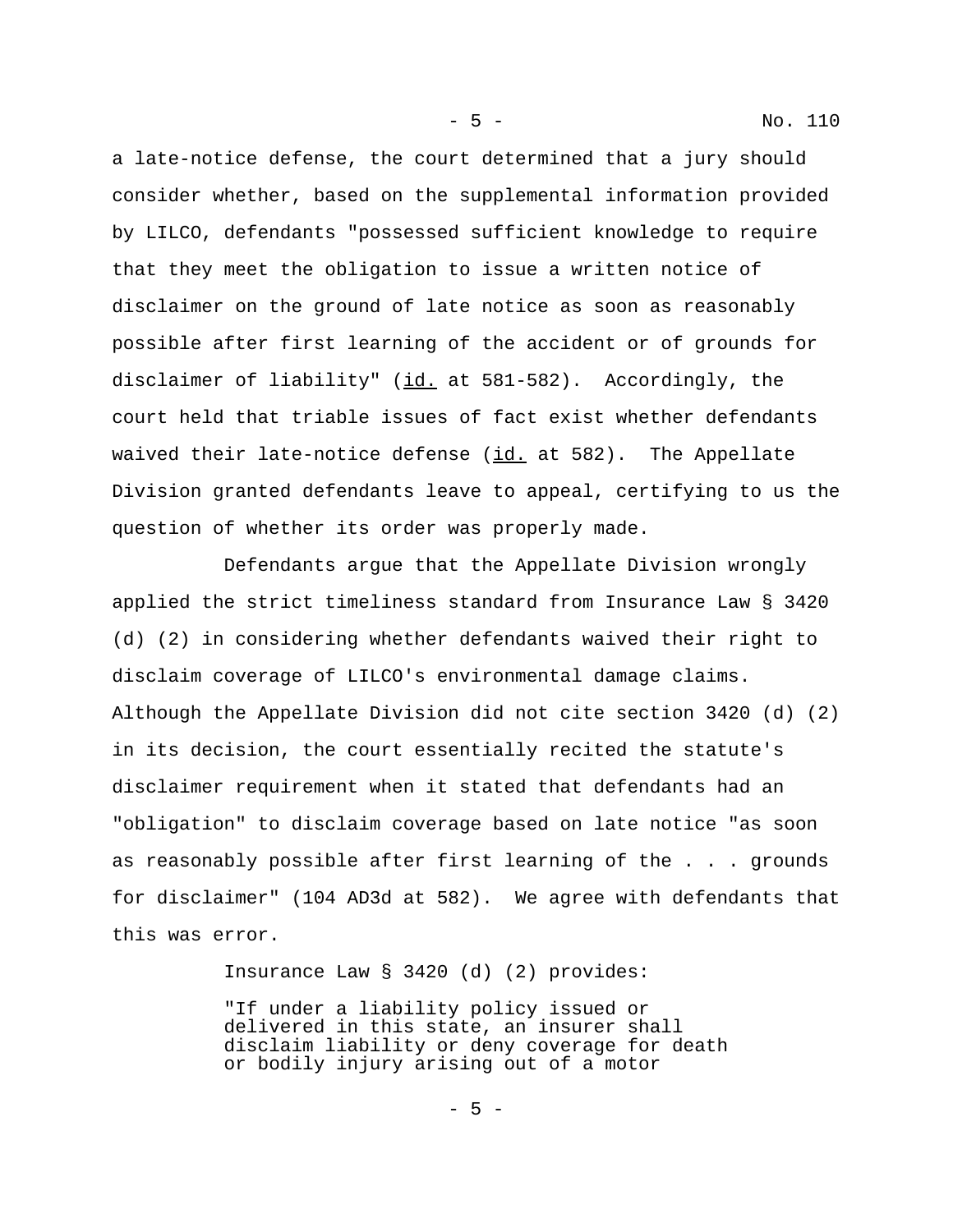vehicle accident or any other type of accident occurring within this state, it shall give written notice as soon as is reasonably possible of such disclaimer of liability or denial of coverage to the insured and the injured person or any other claimant."

The Legislature enacted section 3420 (d) (2) to "aid injured parties" by encouraging the expeditious resolution of liability claims (Allstate Ins. Co. v Gross, 27 NY2d 263, 267 [1970]; see First Fin. Ins. Co. v Jetco Contracting Corp., 1 NY3d 64, 68 [2003]). To effect this goal, the statute "establishe[s] an absolute rule that unduly delayed disclaimer of liability or denial of coverage violates the rights of the insured[ or] the injured party" (Allstate, 27 NY2d at 267, 269). Compared to traditional common-law waiver and estoppel defenses, section 3420 (d) (2) creates a heightened standard for disclaimer that "depends merely on the passage of time rather than on the insurer's manifested intention to release a right as in waiver, or on prejudice to the insured as in estoppel" (id. at 269).

By its plain terms, section 3420 (d) (2) applies only in a particular context: insurance cases involving death and bodily injury claims arising out of a New York accident and brought under a New York liability policy (see Preserver Ins. Co. v Ryba, 10 NY3d 635, 642 [2008] ["Insurance Law § 3420 (d) requires timely disclaimer only for denials of coverage 'for death or bodily injury.'"]; see also Jetco, 1 NY3d at 70; Matter of Firemen's Fund Ins. Co. of Newark v Hopkins, 88 NY2d 836, 837

- 6 -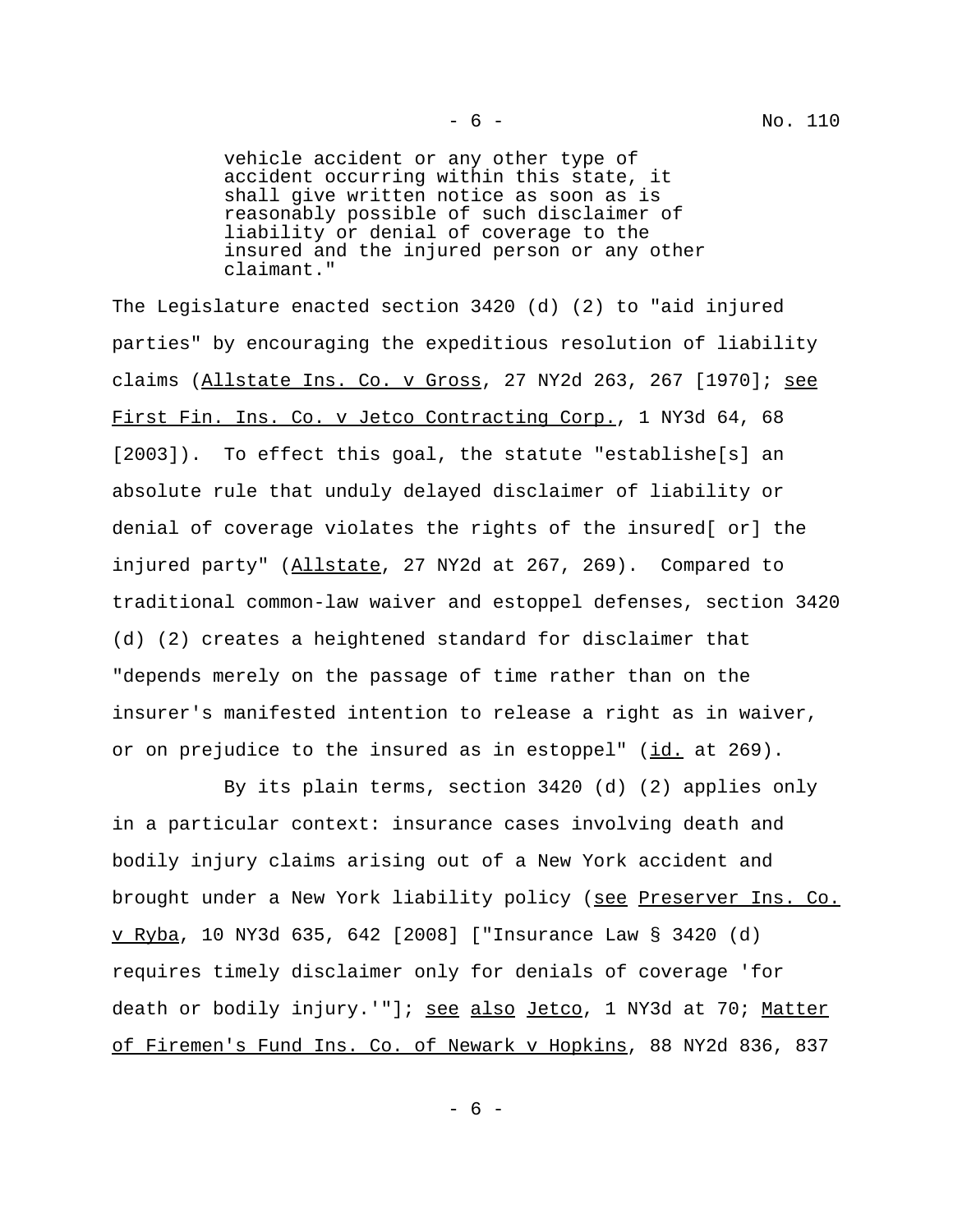[1996]). "Where, as here, the underlying claim does not arise out of an accident involving bodily injury or death, the notice of disclaimer provisions set forth in Insurance Law § 3420 (d) are inapplicable" (Vecchiarelli v Continental Ins. Co., 277 AD2d 992, 993 [4th Dept 2000]; see e.g. Ryba, 10 NY3d at 642 [insurer "not required by Insurance Law § 3420 (d) to make timely disclaimer of coverage" for breach of contract claim]; Travelers Indem. Co. v Orange & Rockland Utils., Inc., 73 AD3d 576, 577 [1st Dept 2010], lv dismissed 15 NY3d 834 [2010]; Topliffe v US Art Co., Inc., 40 AD3d 967, 969 [2d Dept 2007]; Fairmont Funding v Utica Mut. Ins. <u>Co.</u>, 264 AD2d 581, 581 [1st Dept 1999]). $^2$  In such cases, the insurer will not be barred from disclaiming coverage "simply as a result of the passage of time," and its delay in giving notice of disclaimer should be considered under common-law waiver and/or estoppel principles (Travelers, 73 AD3d at 577; see Allstate, 27 NY2d at 269).

- 7 - No. 110

Here, the Appellate Division erred when it held that defendants had a duty to disclaim coverage "as soon as reasonably possible" after they learned that LILCO's notice was untimely

 $2$  To the extent Estee Lauder Inc. v OneBeacon Insurance Group, LLC (62 AD3d 33 [1st Dept 2009]), cited by the Appellate Division here, and other Appellate Division cases hold that Insurance Law § 3420 (d) (2) applies to claims not based on death and bodily injury (see Hotel des Artistes, Inc. v Gen. Accident Ins. Co. of Am., 9 AD3d 181, 193 [1st Dept 2004], lv dismissed 4 NY3d 739 [2004]; Malca Amit N.Y. v Excess Ins. Co., 258 AD2d 282, 282 [1st Dept 1999]), those cases were wrongly decided and should not be followed.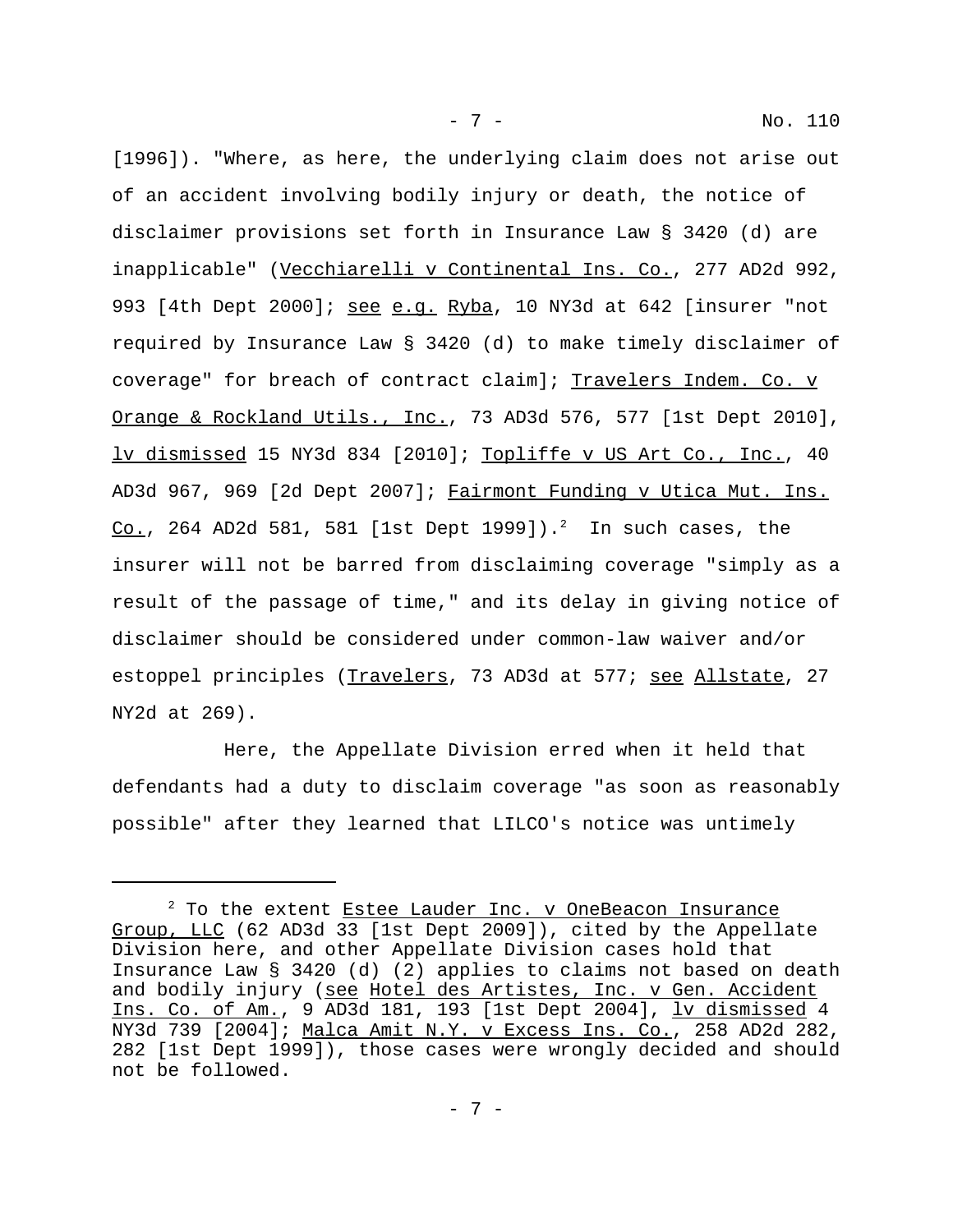under the policies. The environmental contamination claims at issue in this case do not fall within the scope of Insurance Law § 3420 (d) (2), which the Legislature chose to limit to accidental death and bodily injury claims, and it is not for the courts to extend the statute's prompt disclaimer requirement beyond its intended bounds. Indeed, Keyspan has never relied on section 3420 (d) (2) and instead asserts a common-law waiver defense (see Allstate, 27 NY2d at 269). The Appellate Division must determine whether the evidence supporting this defense is sufficient to defeat defendants' motion for summary judgment based on LILCO's failure, as a matter of law, to give timely notice under the policies. Specifically, the Appellate Division must consider if, under common-law principles, triable issues of fact exist whether defendants clearly manifested an intent to abandon their late-notice defense (see e.g. Fundamental Portfolio Advisors, Inc. v Tocqueville Asset Mgmt., L.P., 7 NY3d 96, 104 [2006]; Gilbert Frank Corp. v Federal Ins. Co., 70 NY2d 966, 968 [1988]; Albert J. Schiff Assocs., Inc. v Flack, 51 NY2d 692, 698 [1980]; Allstate, 27 NY2d at 269). We therefore remit this matter to the Appellate Division to make these determinations.

Accordingly, the order of the Appellate Division, insofar as appealed from, should be reversed, with costs, the case remitted to that court for further proceedings in accordance with this opinion, and the certified question answered in the negative.

- 8 -